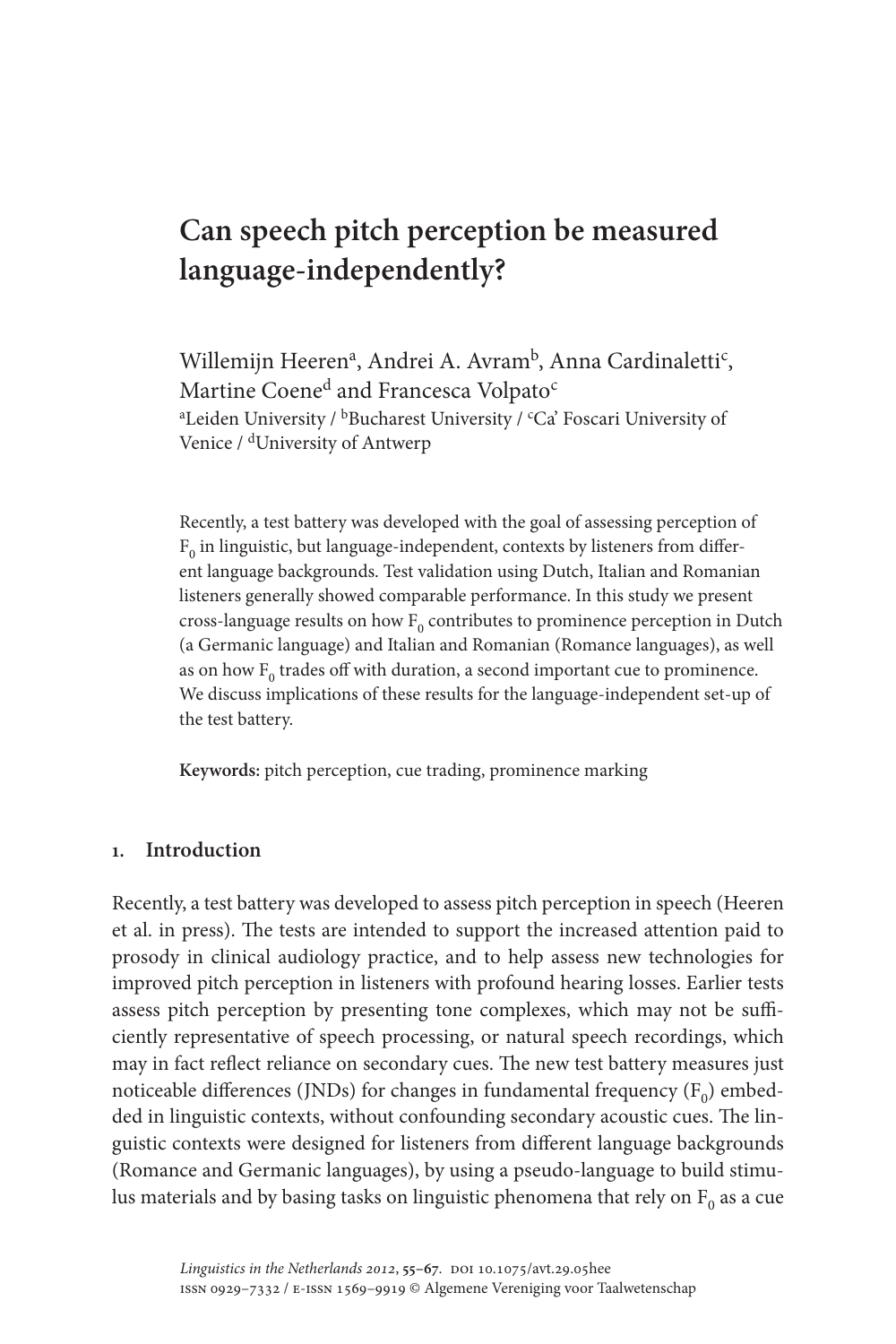in several western European languages viz. question versus statement intonation, and prominence marking.

Test validation had shown highly comparable performance for listeners from different language backgrounds (Dutch, Italian, Romanian) on the question/statement task, but when asked to identify the most prominent syllable using  $F_0$  alone, Italian listeners in some respects differed from Dutch and Romanian listeners. Languages differ in their use of and trade-off between acoustic cues, so small between-language differences can be expected. The goal of this investigation was to study how the language-independent set-up of the test battery (pseudo-language, stylized pitch) compared to native language processing.

#### **1.1** Background

A prominence-lending pitch accent can contribute to meaning both at the word level, i.e. lexical stress, and at the phrase level, i.e. focus. For Dutch, words with a prominence-lending pitch accent are longer than unaccented ones, where lengthening is found for each syllable in the accented word (Eefting 1991). Relative syllable duration has been reported as the most reliable correlate of lexical stress when a word is placed in sentence context (Sluijter & van Heuven 1996). In perception,  $F_0$  is taken to be the primary cue to stressed syllables in Dutch (van Katwijk 1974), as was also reported for English (Fry 1958), but also duration and spectral balance are perceptual cues for Dutch listeners (Sluijter et al. 1996). A pitch accent is furthermore perceived as signaling a focused constituent (Nooteboom & Kruyt 1987).

Italian has many varieties that exhibit differences at both the segmental and supra-segmental levels (Rossi 1998), but we focused on Northern and Standard Italian (cf. Bertinetto & Loporcaro 2005). (Non-final) stressed syllables are produced longer than unstressed ones (Bertinetto 1981; Nespor & Vogel 1986; Avesani et al. 2007). Intensity and  $F_0$  were not found to consistently change with stress position, when measured in minimal stress triplets such as *'capito — ca'pito — capi'to* (Bertinetto 1981). This also held for vowel quality (Bertinetto 1980). Nouns with narrow focus elicited from four Northern Italian speakers were in all cases associated with a pitch movement, and in most cases a rise-fall on the lexically stressed syllable (Farnetani & Zmarich 1997). Contrastive focus was also realized through a rising-falling pitch movement on the stressed syllable, and it furthermore showed increased duration and intensity (Bertinetto & Loporcaro 2005).

In perception, the duration cue has been reported as the main one for lexical stress perception (Bertinetto 1980; Alfano 2006). As to the contribution of pitch accents, reports are contradictory. Bertinetto (1980) used the synthetic minimal stress pair *'papa — pa'pa* (pope — father), and varied duration, intensity and  $F_0$ . Listeners associated lengthening with the presence of stress, and the author also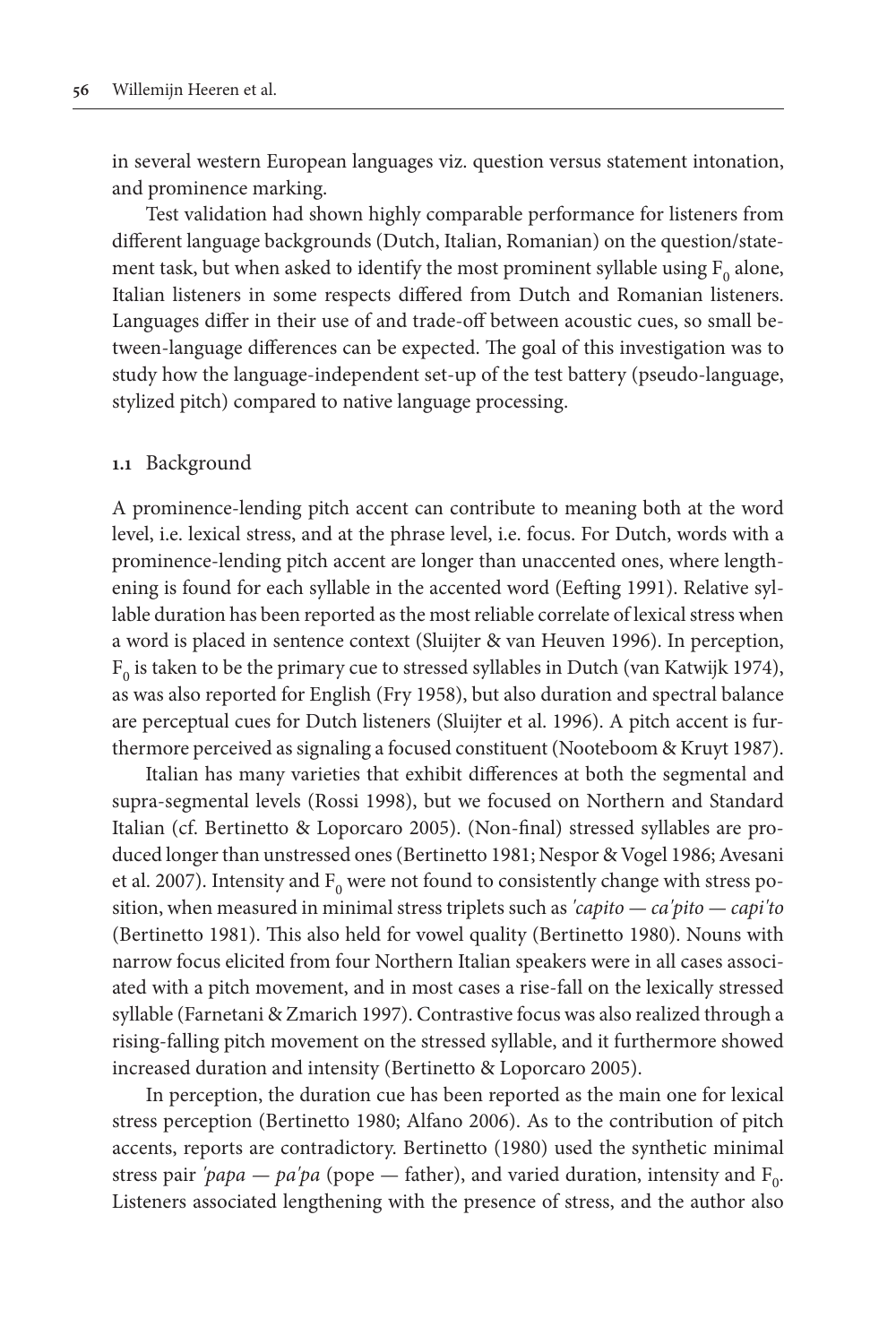concluded that  $F_0$  was a 'relatively weak' cue. Alfano (2006) confirmed that duration was the main cue, but especially when combined with  $F_0$ .

In Romanian, stressed vowels are longer than their unstressed counterparts (Giurgiu 2008; Manolescu et al. 2009). Minimal pairs of words, such as *'casa ca'sa* (house — to quash), furthermore showed increased mean  $F_0$  and intensity for stressed syllables, but this data set was small and results were not statistically analyzed (Giurgiu 2008). Manolescu et al. (2009) studied whether vowel duration and pitch accents were used to signal contrastive focus and found that duration did not seem to be a reliable cue to contrastive focus, but that  $F_0$  was. As for perception, Avram (1966) concluded that vowel duration was not relevant in stress perception, and later reported that  $F_0$  contributed to stress perception (Avram 1970).

#### **1.2** The present research

To answer the question if pitch perception can be measured language-independently in the test battery, we investigated two issues.

The first question was how  $F_0$  and duration trade off as cues to prominence perception in each of the three languages (Dutch, Italian, Romanian), and especially how listeners respond to natural  $F_0$  changes when duration is neutralized. This is a test of the task's underlying assumption that  $F_0$  cues prominence. It is expected that duration may be used less by Romanian than by Dutch and Italian listeners, and that pitch accents are associated with prominence by Dutch and Romanian listeners, whereas this association is expected to be less strong for Italian listeners. In the case of conflicting cues,  $F_0$  cues are expected to overrule duration cues for Dutch listeners, but the expectation is the other way around for Italian listeners.

The second question was if the  $F_0$  manipulations used in the test battery are perceived as intended when applied to the listeners' native language rather than a pseudo-language. The task was not to indicate the most prominent syllable, as in the test battery, but the more natural task of which word meaning listeners perceived. The expectation is that listeners perceive prominence as predicted when the stylized pitch accent is used in words of their own language.

#### **2. Method**

A two-category identification task was used in which listeners made a semantic judgment by indicating which member of a native language minimal stress pair they heard. Both duration and  $F_0$  were manipulated so that they (1) co-indicated the stressed syllable (lengthening and pitch accent on the same syllable), (2) provided conflicting information as to which syllable was stressed (lengthening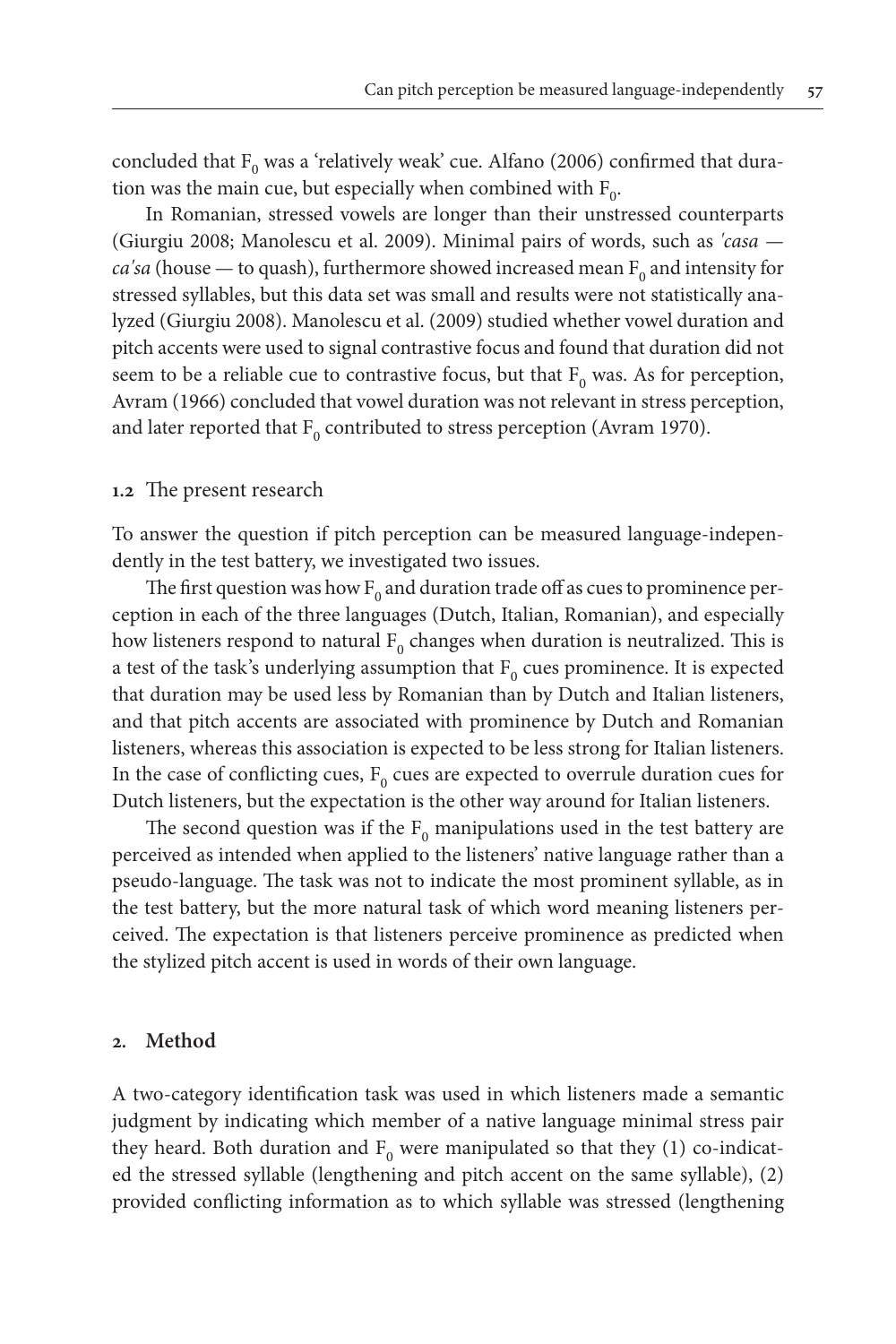on one and  $F_0$  marking on the other), or (3) gave single-cue information ( $F_0$  or duration).

# **2.1** Recordings

Per language, a two-syllable minimal stress pair was selected: *'papa — pa'pà* (pope — father) for Italian, *'copii — co'pii* (copies — children) for Romanian, and *'canon — ka'non* (canon — cannon) for Dutch. Minimal stress pairs were recorded in both focused and non-focused settings according to the Sluijter & Van Heuven (1996) sentence paradigm, translated into each of the three languages:

## Italian

| a. Per favore dica papa invece di vescovo.          | please say pope instead of bishop      |
|-----------------------------------------------------|----------------------------------------|
| b. Per favore <i>dica papa</i> invece di scriverlo. | please say pope  writing it down       |
| c. Per favore dica papà invece di mamma.            | please say father  mother              |
| d. Per favore dica papà invece di scriverlo.        | please say father  writing it down     |
| Romanian                                            |                                        |
| a. Te rog zi copii în loc de originale.             | please say copies instead of originals |
| b. Te rog zi copii în loc să scrii.                 | please say copies  writing it down     |
| c. Te rog zi copii în loc de adulți.                | please say children  adults            |
| d. Te rog zi copii în loc să scrii.                 | please say children  writing it down   |
|                                                     |                                        |

# Dutch

| a. Wil je canon zeggen in plaats van liedje.                                       | please say canon instead of song |
|------------------------------------------------------------------------------------|----------------------------------|
| b. Wil je canon zeggen in plaats van schrijven. please say pope  writing it down   |                                  |
| c. Wil je kanon zeggen in plaats van geweer. please say cannon  rifle              |                                  |
| d. Wil je kanon zeggen in plaats van schrijven. please say cannon  writing it down |                                  |

Three female speakers, one from each language background, were recorded individually in a sound-treated booth at the phonetics laboratory of Leiden University. Recordings were made directly onto a computer (44.1 kHz, 16 bits/sample), using a Sennheiser MKH 416T directional condenser microphone.

 $F<sub>0</sub>$  and duration measurements of the recordings revealed that the minimal pairs adhered to acoustic patterns reported in the literature (see Table 1). The duration ratios of the 1st- and 2nd-syllable vowels show that stress position affects duration. In Dutch and Italian productions, the stressed syllable has the longer vowel duration, in line with Bertinetto (1981) and Sluijter & Van Heuven (1996). Moreover, Dutch words in focus showed a time expansion of the entire word (e.g. Eefting 1991). For the Romanian words, vowel durations are comparable between the first and second syllable within a word when stress is on the first syllable, whereas the stressed vowel is longer than the unstressed one when stress falls on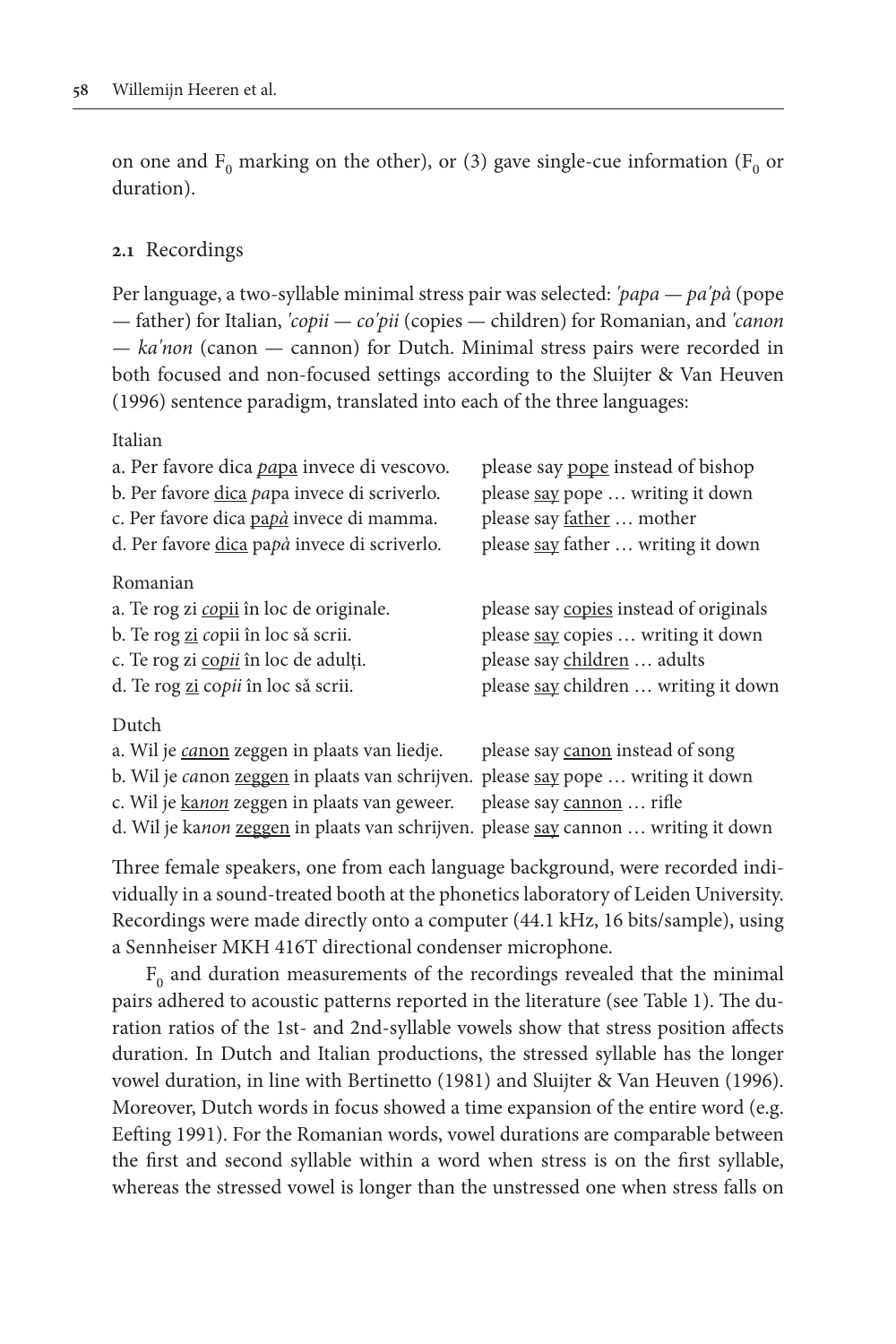the second syllable. Following the literature (Giurgiu 2008), stressed vowels were longer than their unstressed counterparts in the same position.

Non-focused productions showed smaller  $F_0$  ranges and smaller differences between the mean  $F_0$ s over the two syllables of a word than focused productions in all three languages. There were differences between pitch accent realizations associated with focus in the three languages; in Italian, the pitch range on the accented syllable was larger, whereas Romanian and Dutch productions showed a higher average  $F_0$  on the stressed syllable.

|          |                   | focused, S2NF: 2nd-syllable non-focused). |     |     |                |                |          |                |                   |  |
|----------|-------------------|-------------------------------------------|-----|-----|----------------|----------------|----------|----------------|-------------------|--|
| Language |                   | Condition Word form Mean $F_0$            |     |     | $F_0$ range    |                | Duration |                | Duration<br>Ratio |  |
|          |                   |                                           |     |     |                |                |          |                |                   |  |
|          |                   |                                           | s1  | s2  | s1             | s2             | V1       | V <sub>2</sub> | V1/V2             |  |
| Dutch    | S <sub>1</sub> F  | canon                                     | 302 | 214 | 45             | 100            | 187      | 101            | 1.85              |  |
|          | <b>S1NF</b>       | canon                                     | 164 | 149 | 27             | 16             | 141      | 89             | 1.58              |  |
|          | S <sub>2F</sub>   | <u>kanon</u>                              | 179 | 240 | 23             | 123            | 59       | 88             | 0.67              |  |
|          | S <sub>2</sub> NF | ka <u>non</u>                             | 161 | 159 | $\overline{4}$ | 7              | 48       | 80             | 0.82              |  |
| Italian  | S <sub>1</sub> F  | papa                                      | 207 | 169 | 60             | 13             | 186      | 125            | 1.49              |  |
|          | S1NF              | papa                                      | 168 | 169 | 16             | 8              | 177      | 102            | 1.74              |  |
|          | S <sub>2F</sub>   | papà                                      | 211 | 185 | 35             | 50             | 72       | 118            | 0.61              |  |
|          | S <sub>2</sub> NF | papà                                      | 172 | 169 | 14             | 27             | 87       | 144            | 0.61              |  |
| Romanian | S <sub>1</sub> F  | copii                                     | 265 | 223 | 11             | 46             | 121      | 109            | 1.11              |  |
|          | S1NF              | copii                                     | 200 | 193 | 34             | 3              | 128      | 132            | 0.97              |  |
|          | S <sub>2F</sub>   | copii                                     | 233 | 249 | 29             | $\overline{2}$ | 95       | 157            | 0.61              |  |
|          | S <sub>2</sub> NF | copii                                     | 214 | 206 | 25             | 29             | 101      | 175            | 0.57              |  |

**Table 1.**  $F_0$  measurements in Hertz and vowel durations in milliseconds of the original recordings (S1F: 1st-syllable focused, S1NF: 1st-syllable non-focused, S2F: 2nd-syllable

## **2.2** Stimulus materials

Differences in vowel quality between lexically stressed and unstressed versions of the same syllable were minimized to restrict their influence as possible cues, and syllable loudness was normalized within each word.

Stimuli consisted of a carrier sentence followed by a target word. Per language background, five types of stimuli were prepared.

1. The baseline stimuli were the original recordings after application of vowel quality and loudness normalization. Informal pilot tests with native listeners confirmed that these were perceived as intended.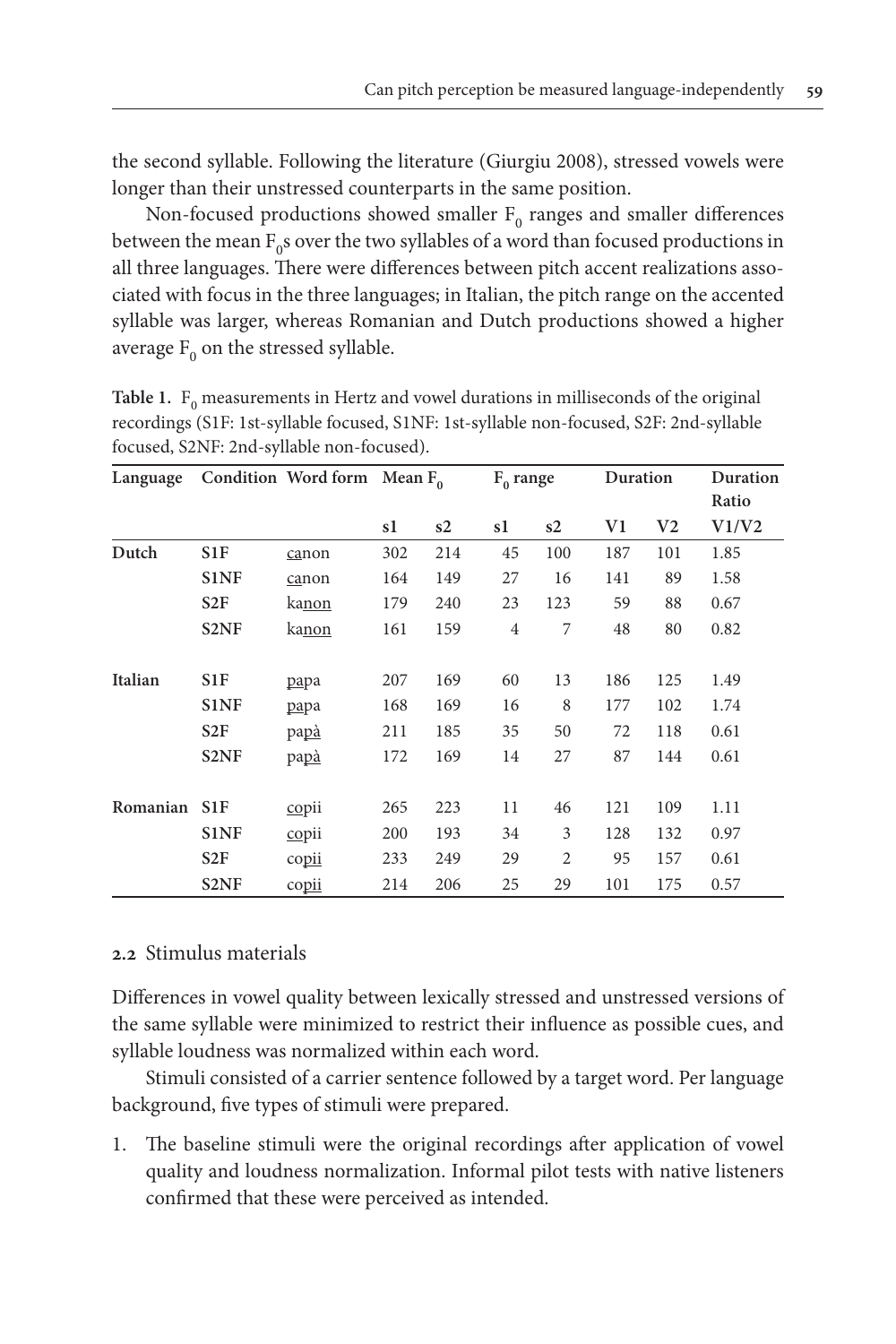2. Two types of stimuli with conflicting information were generated: (1) stimuli with original duration information, but pitch information borrowed from the other member of the minimal stress pair, and (2) stimuli with original pitch information, but duration borrowed from the other member of the minimal stress pair.

For the first type, the pitch contour was stylized per word form, and anchors were created at the onsets and offsets of syllables and at within-syllable locations where the pitch course changed direction. Pitch contours of the 'donor' were transferred (through linear interpolation) to corresponding anchors of the 'recipient'. When the donor had 1st-syllable stress, the recipient always had 2nd-syllable stress, and vice versa. This resulted in 8 stimuli per language: 4 word forms  $\times$  2 substitutions per word form.

For the second type of conflicting information stimuli, only duration profiles were exchanged between word forms. The duration ratio between the 'donor' and 'recipient' segments was computed, and applied as a factor for linear compression or expansion to the 'recipient'. When the donor had 1st-syllable stress, the recipient always had the durational make-up suggesting 2nd-syllable stress, and vice versa. After duration manipulation, the original pitch contours were replaced onto the audio files to restore slight changes that had occurred as a result of duration changes through PSOLA re-synthesis (Moulines & Charpentier 1990). This resulted in 8 stimuli per language: 4 word forms × 2 substitutions per word form.

- 3. The duration-only stimuli were made by maintaining the original recording's duration profile, whereas the pitch contour was flattened to the mean value over the word. This resulted in 4 duration-only stimuli per language.
- 4. For the pitch-only stimuli, durations were normalized and pitch was maintained as in the original recordings (controlling for syllable length). Duration normalization meant durations of 100 ms for consonants and 150 ms for vowels in the CV syllables. The standardized durations for the Dutch final CVC syllable were derived from (1) a total syllable length of 250 ms, and (2) the mean segment durations across Dutch word forms and conditions. This resulted in a 60 ms consonant, followed by a 120 ms vowel and a 70 ms consonant. These manipulations gave 4 pitch only stimuli per language.
- 5. The stylized pitch stimuli had the normalized duration that was also used for the pitch-only stimuli, with pitch contours (H\*L) as in the test battery: a peak at 50 ms into the vowel resulting from a rise starting 100 ms before, and followed by a 100 ms fall back to the baseline. Pitch maxima were set at either 2, 4 or 6 semitones from the baseline. This resulted in 24 stimuli per language: 4 word forms  $\times$  2 stress locations  $\times$  3 pitch excursion sizes.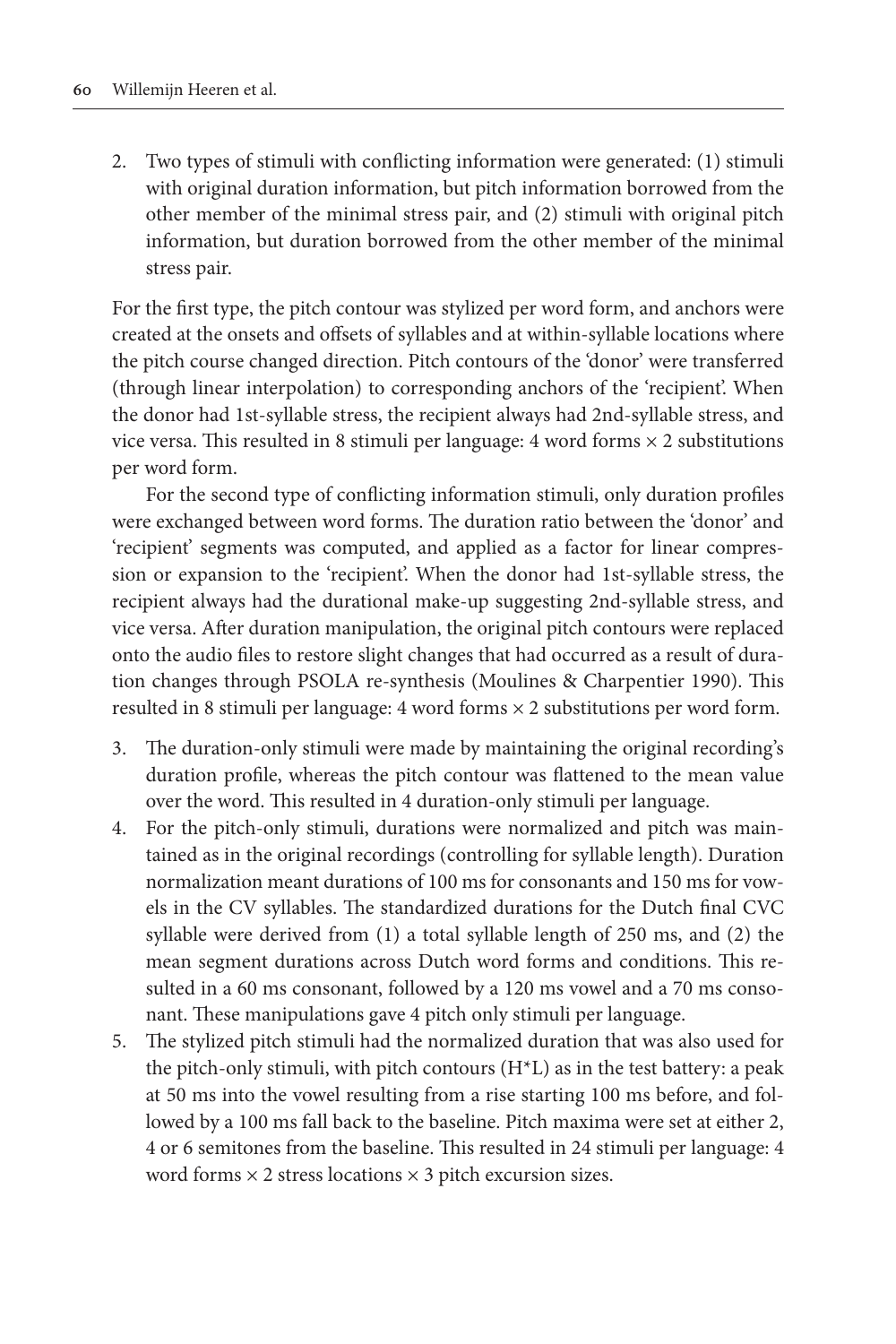All stimulus words were preceded by a neutral carrier sentence in their respective language (Italian: *Per favore dica…*; Romanian: *Te rog zi…*, both meaning 'Please say…'; Dutch: *Zeg nog eens…*, meaning 'Say once more…'). Each stimulus started with 150 ms of initial silence, which included the initial stop closures in the case of Italian and Romanian. If necessary, the level of the carrier sentence's pitch course was adjusted to match that of the target word; it was heightened/lowered to obtain a smooth continuation of  $F_0$  where carrier and target were concatenated, while taking into account the declination of the sentence as a whole.

## **2.3** Procedure

A two-category classification task was used with the two members of the minimal stress pair as response categories. Listeners responded which word, i.e. which meaning, they perceived. A total of 82 self-reported normal-hearing adult volunteers participated (written informed consent obtained). For both Italian and Dutch, 26 listeners were tested (16 females and 10 males per language, aged 21–48 for the Italians and 17–37 for the Dutch). There were 30 Romanian listeners (21 females and 9 males, aged 21–58). Participants received oral instructions, and the purpose of the study was also explained on an information sheet.

Listeners were tested individually in a quiet room at Leiden University (Dutch), Ca' Foscari University of Venice (Italian), or the University of Bucharest (Romanian). Stimuli were presented over headphones at a comfortable listening level. After each stimulus presentation, the participant was asked to respond which member of the lexical stress pair had been perceived. A response was given by clicking one of two on-screen response buttons that each showed one of the word forms, and the test only continued after a response had been given. Listeners were thus asked to respond even when they were not completely sure. An 8-stimulus practice session with stimuli taken from the main experiment was presented first. The main experiment contained 52 stimuli that were each presented once, in a different random order per listener. The interval between giving a response and presentation of the next stimulus was two seconds. The task lasted about six minutes.

## **2.4** Analysis

Per manipulated stimulus, listener responses were compared with responses to the corresponding baseline stimulus in paired Wilcoxon signed ranks tests. This was done to investigate if shifts in perception occurred as a result of manipulation. A one-tailed approach was taken, as changes to baseline responses could only be in one direction. Because of multiple comparisons per baseline stimulus, α was corrected to 0.01 (0.05/5). Chi-square analyses were used to establish whether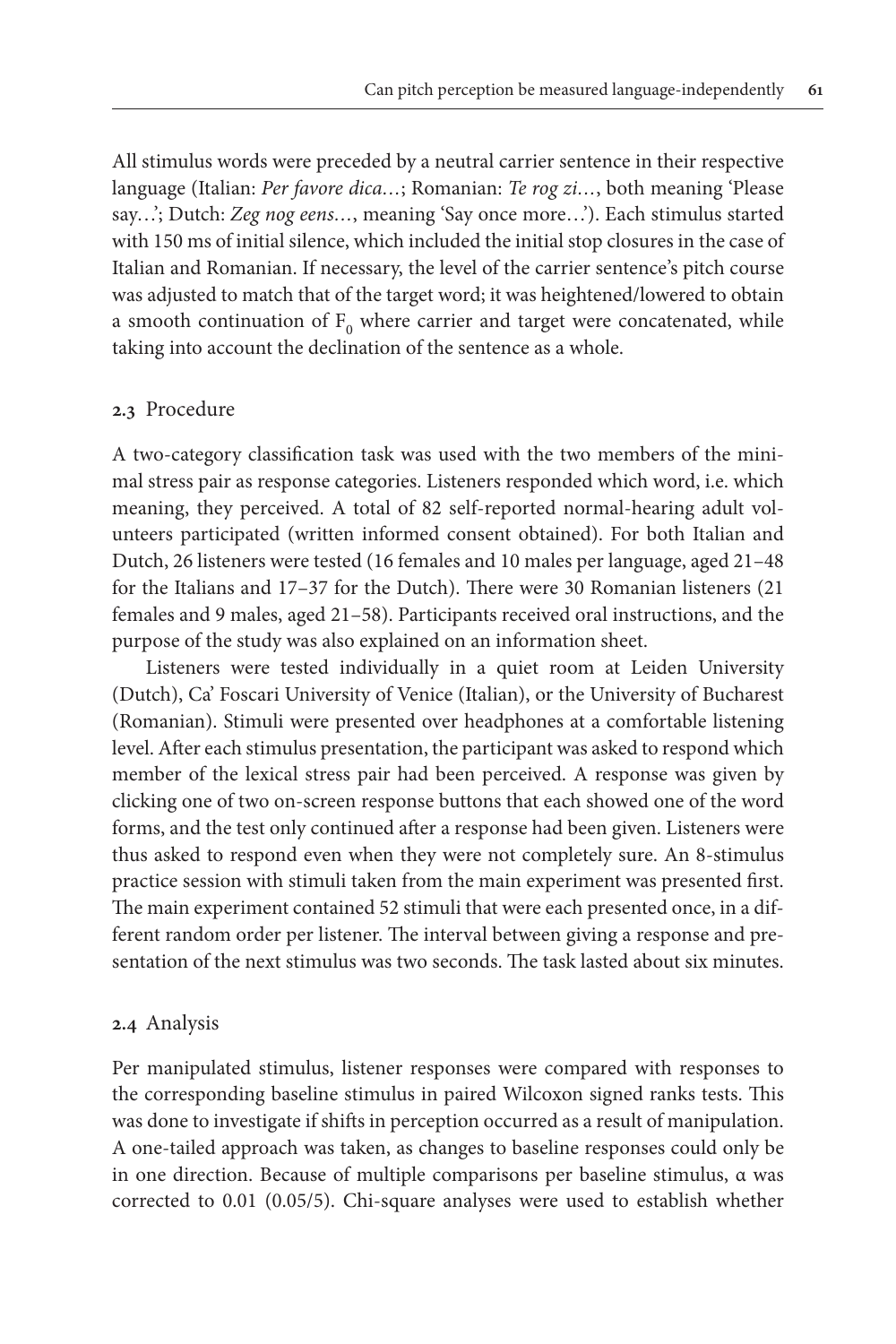responses predominantly fell into one of two response categories, or were undetermined between the two categories.

For the sake of brevity, only results of particular stimuli are discussed: (1) [+ Focus] words, as these contained the strongest acoustic cues, and (2) stylized pitch contours overlain on non-focused, duration-neutralized recordings, as these most closely matched the stimuli used in the test battery.

## **3. Results**

The expectations were that responses to the baseline stimuli would be consistent within a language group and as intended. However, 5 out of 30 Romanian listeners responded to the baseline stimuli as either '1'  $(2\times)$  or '2'  $(3\times)$ . We assumed that these listeners had difficulty with the task and they were therefore excluded from analysis.

An overview of the listeners' responses to the [+Focus] stimuli is given in Table 2.

|                                                | Dutch        |              | Italian          |              |        | Romanian |  |  |
|------------------------------------------------|--------------|--------------|------------------|--------------|--------|----------|--|--|
|                                                | 'canon       | ka'non       | 'papa            | pa'pa        | 'copii | co'pii   |  |  |
| Originals                                      |              |              |                  |              |        |          |  |  |
| S <sub>1</sub> F                               | 100          | $\mathbf{0}$ | 100              | $\mathbf{0}$ | 52     | 48       |  |  |
| S <sub>2F</sub>                                | $\mathbf{0}$ | 100          | $\mathbf{0}$     | 100          | 20     | 80       |  |  |
| Duration only                                  |              |              |                  |              |        |          |  |  |
| S <sub>1</sub> F                               | 89           | 11           | 96               | 4            | 76     | 24       |  |  |
| S <sub>2F</sub>                                | 11           | 89           | $\mathbf{0}$     | 100          | 48     | 52       |  |  |
| Pitch only                                     |              |              |                  |              |        |          |  |  |
| S <sub>1</sub> F                               | 100          | $\mathbf{0}$ | 100              | $\mathbf{0}$ | 21     | 79       |  |  |
| S <sub>2</sub> F                               | 23           | 77           | $\overline{4}$   | 96           | 42     | 58       |  |  |
| Conflicting information                        |              |              |                  |              |        |          |  |  |
| S1F with S2F duration                          | 46           | 54           | 38               | 62           | 24     | 76       |  |  |
| S <sub>2</sub> F with S <sub>1F</sub> duration | 11           | 89           | 15               | 85           | 20     | 80       |  |  |
| S1F with S2F pitch                             | 19           | 81           | 89               | 11           | 52     | 48       |  |  |
| S2F with S1F pitch                             | 31           | 69           | $\boldsymbol{0}$ | 100          | 12     | 88       |  |  |

**Table 2.** Percentages of perceived words per stimulus type and language background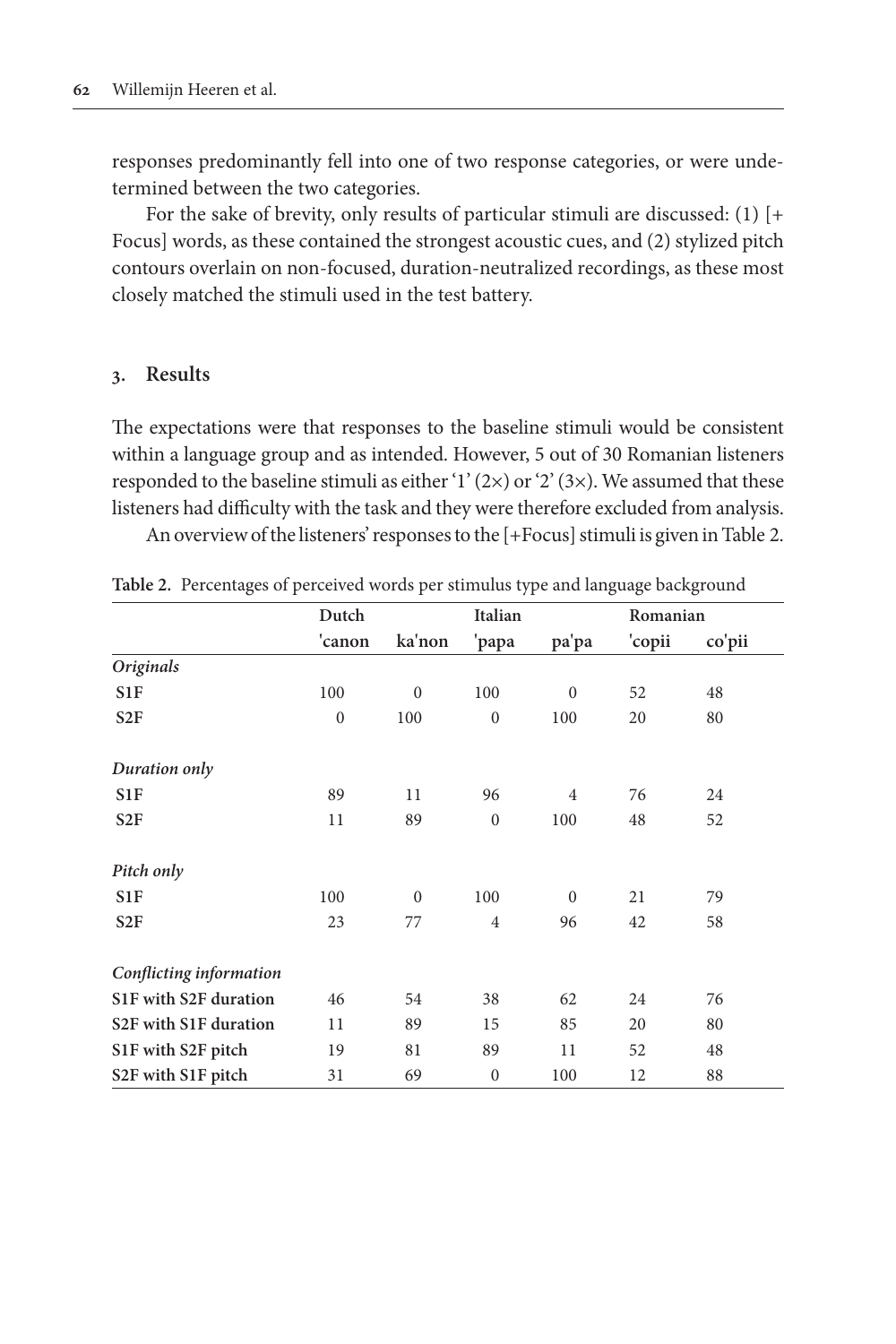# **3.1** Baseline stimuli

Listeners responded as expected, except in the case of the S1F stimulus for Romanian listeners: half of the listeners perceived it as 2nd-syllable stress instead of 1st-syllable stress. Therefore, manipulations of this stimulus must be interpreted with caution.

# **3.2** Single cue: duration only

With only the duration cue available, Italian and Dutch listeners responded similarly as to the original stimuli. Consistent categorization was confirmed ( $\chi^2$  = 15.4, p<.001). The Romanian listeners' responses to none of the stimuli changed significantly, but seemed to become somewhat less consistent to S2F. Without pitch information, S1F was classified as having stress on the 1st-syllable ( $\chi^2$  = 6.8, p = .009), whereas classification was inconsistent on the other stimulus.

# **3.3** Single cue: F0 only

For the Dutch, responses did not differ significantly from the baseline, and classifications were consistent ( $\chi^2$ >7.5, p <= .006). Comparable results were found for the Italian listeners ( $\chi^2$ >22.2, p < .001). Pitch-only stimuli with original pitch values both resulted in inconsistent classification by the Romanians ( $\chi^2$  < 3.2, p > = .072).

# **3.4** Conflicting cue stimuli

## **3.4.1** *Pitch replacements*

The Dutch listeners showed different responses as opposed to the originals when pitch had been replaced (Z=>−2.8, p<=.005). Stimulus S2F\_pitchS1F was not classified consistently, whereas categorization of S1F\_pitchS2F had changed  $(\chi^2 = 9.8, p = .002)$ .

The Italian listeners showed no significantly different responses relative to the originals. All stimuli were consistently classified as either 1st- or 2nd-syllable stress ( $\chi^2$ =>15.4, p < .001).

The Romanian listeners did not show responses significantly different from the originals. Listeners only consistently categorized stimulus S2F\_pitchS1F ( $\chi^2$  = 14.4, p<.001), perceiving it as having 2nd-syllable stress.

# **3.4.2** *Duration replacements*

For the Dutch listeners, significantly different responses were observed for the S1F stimulus as opposed to its original  $(Z=-3.5, p=.001)$ , but not for S2F.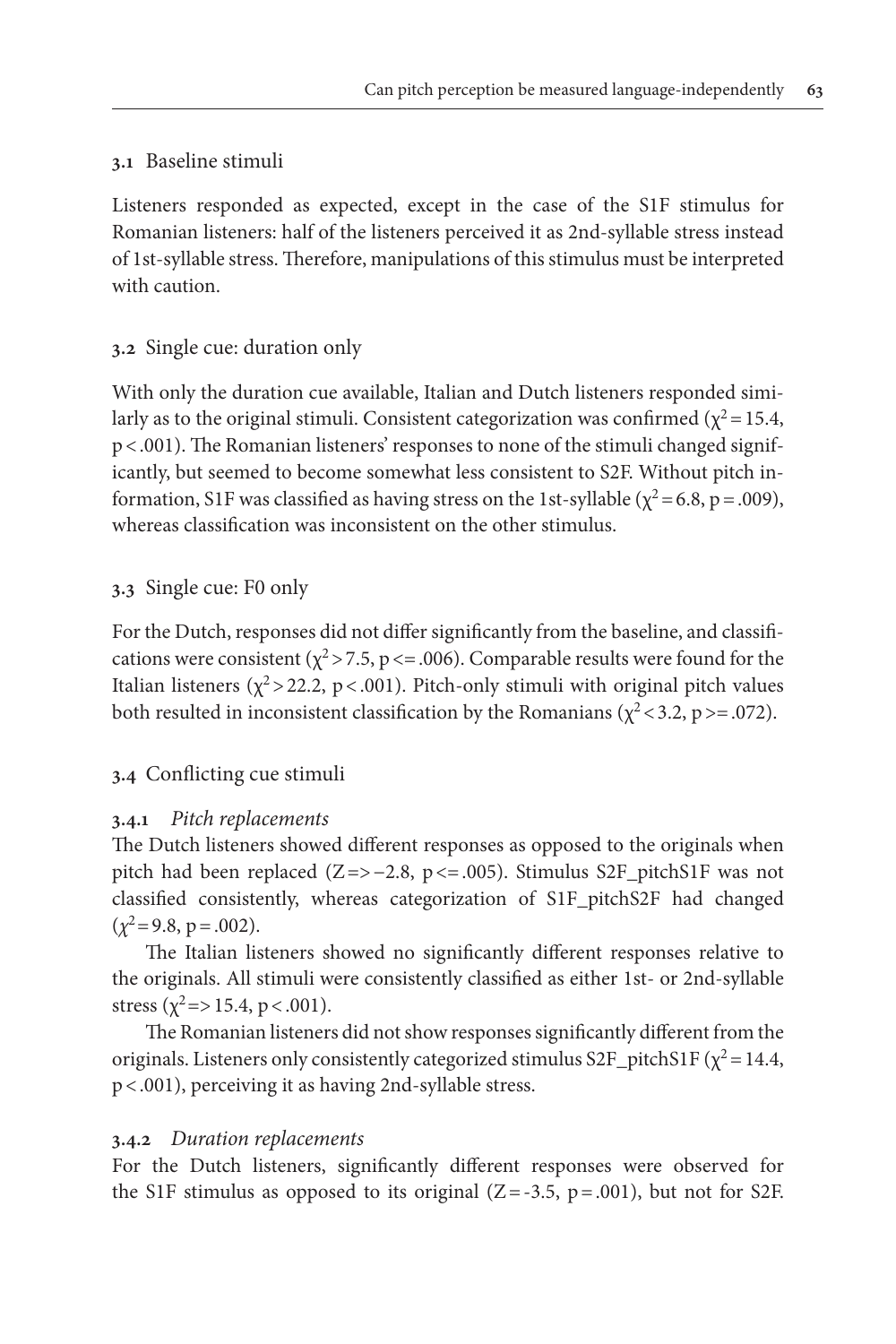Categorization did not change to the other category as a result of duration manipulation; it either remained the same (S2F-manipulation,  $\chi^2$  = 15.4, p < 0.001) or became undetermined (S1F-manipulation:  $\chi^2$  = 0.2, n.s.).

For Italian listeners responses to duration-manipulated stimuli were different for the S1F-manipulation ( $Z = -4.0$ ,  $p < .001$ ), but not for the S2F-manipulation. Listeners were unsure how to classify S1F with a duration manipulation.

The Romanian listeners perceived both stimuli as carrying 2nd-syllable stress  $(\chi^2 > 6.8, p \le 0.009).$ 

# **3.5** Stylized pitch stimuli

The responses in case of stylized pitch stimuli are given in Table 3. The Dutch listeners classified all stylized stimuli as expected ( $\chi^2$  =>15.4, p <= .006). The Italians consistently classified all stylized pitch movements onto the first syllable  $(\chi^2$  =>11.6, p <= .001), but did so only for pitch excursions larger than 2 semitones on the second syllable ( $\chi^2$  =>3.8, p <= .050). Romanian listeners classified all stylized stimuli as expected ( $\chi^2$ =>9.0, p <= .003), but a 2nd-syllable 2 ST excursion  $(\chi^2 = 3.2, p = .072)$ .

|                        |                | Dutch  |        | Italian |       | Romanian |        |
|------------------------|----------------|--------|--------|---------|-------|----------|--------|
|                        |                | 'canon | ka'non | 'papa   | pa'pa | 'copii   | co'pii |
| <b>Accent</b> location | Size (ST)      |        |        |         |       |          |        |
| 1st syllable           | $\overline{c}$ | 96     | 4      | 88      | 12    | 84       | 16     |
|                        | 4              | 96     | 4      | 92      | 8     | 88       | 12     |
|                        | 6              | 98     | 2      | 92      | 8     | 94       | 6      |
| 2nd syllable           | 2              | 13     | 87     | 50      | 50    | 22       | 78     |
|                        | 4              | 20     | 80     | 21      | 79    | 14       | 86     |
|                        | 6              | 15     | 85     | 17      | 83    | 10       | 90     |

**Table 3.** Percentages of perceived words per stimulus type and language background

## **4. Discussion**

The first question was how  $F_0$  and duration trade off as cues to prominence perception in three languages, and especially how listeners respond to natural  $F_0$ changes when duration is neutralized. If listeners consistently perform a task based on stimuli of the latter type, we feel this validates our choice for this task as part of the test battery. The second question was if listeners from different language backgrounds would respond comparably to the  $F_0$  manipulations used in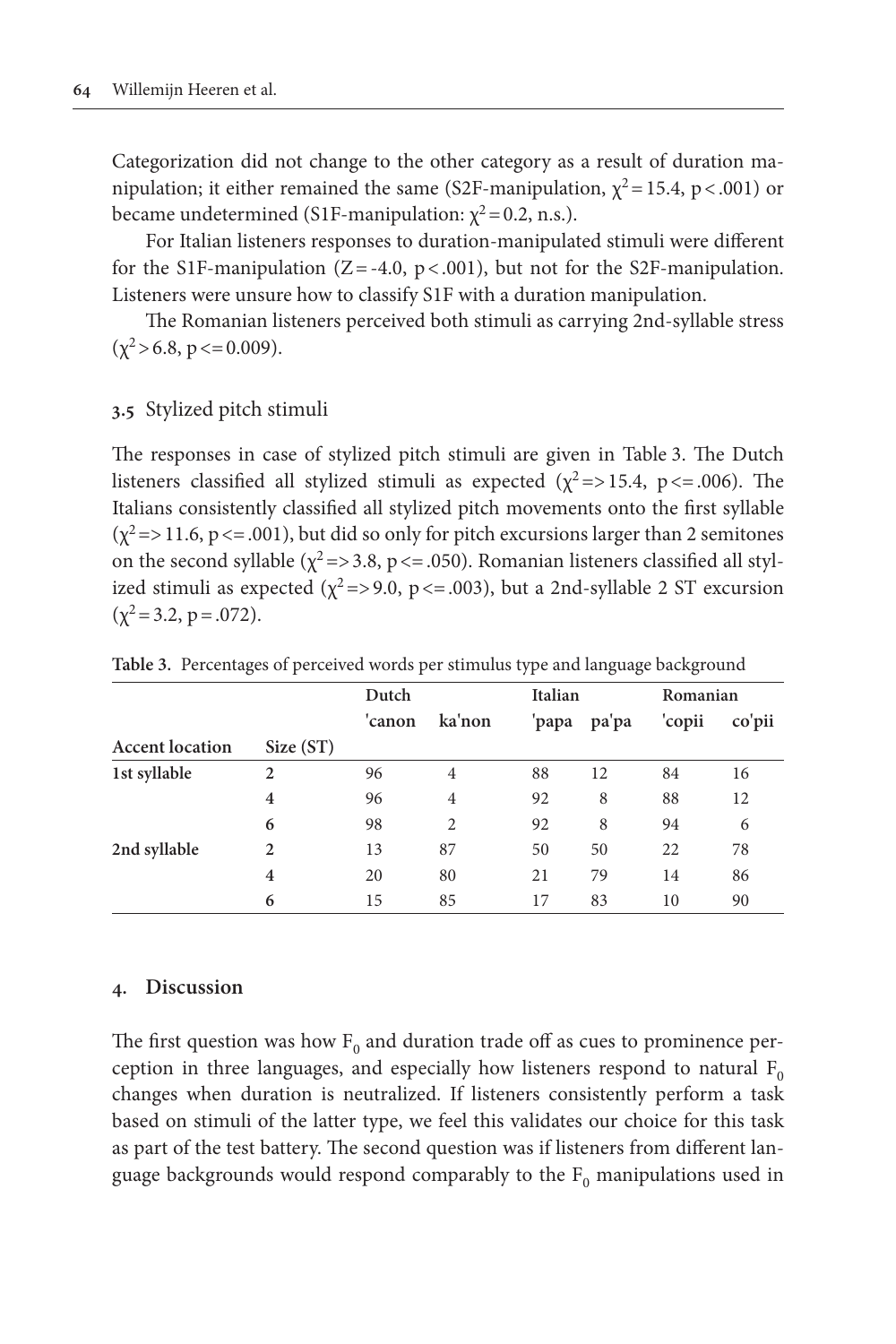the test battery as to natural, native pitch accents. This would support our choice of a pseudo-language with stylized accents.

The *single cue* results showed that duration and  $F_0$  both were a sufficient cue to lexical stress position in Dutch and Italian (van Katwijk 1974; Bertinetto 1980). For Romanian, it is more difficult to draw conclusions, as listeners as a group showed more variation in their responses, and it is — as yet — unclear what caused the inconsistent classification of one of the original stimuli; an informal pilot test had yielded consistent responses from 10 listeners. Still, our results suggest that neither  $F_0$  nor duration is a sufficient cue to prominence location; the two cues interact and/ or there is at least one other cue involved that remained audible in our materials.

*Conflicting cue stimuli revealed that*  $F_0$  manipulation caused a category change in Dutch, but not in Italian (and Romanian) listeners. Reversely, duration manipulation in stimuli with intact  $F_0$  caused comparable changes in categorization in Dutch and Italian. In sum, Dutch and Italian listeners respond comparably in single-cue cases, but may vary in how they process interactions of the two cues. This supports our assumption that identification of prominence location through  $F_0$  alone is a feasible task as part of the test battery.

However, the exact pitch movements that cue prominence vary between languages. The second question therefore concerned how listeners from different language backgrounds would respond to stylized  $F_0$  manipulations. We found that listeners generally responded the same to these stimuli; pitch accents on the first syllable yielded a clear majority of 1st-syllable responses, and pitch accents on the second syllable yielded a majority of 2nd-syllable responses. Only small pitch accents on the second syllable were not well recognized as such by Italian listeners, and the same stimulus category gave most inconsistency for the Romanians. However, taking into account that meaningful pitch accents need to be at least 1.5 to 3 ST (Gussenhoven & Rietveld 1985), the two larger accents may be considered the most important basis for comparisons.

So, can speech pitch perception be measured language-independently? The answer is yes, if test results are taken as a reflection of acoustic cue, i.e.  $F_0$ , processing in a speech setting. We obtained comparable results with native language stimuli as with pseudo-language stimuli. But the answer is no, if test results are taken as a direct reflection of native language processing. Computing a JND for change in  $F_0$  in speech-like stimuli is not the same as prominence perception in native speech communication; languages differ in how  $F_0$  and other acoustic cues together impact interpretation.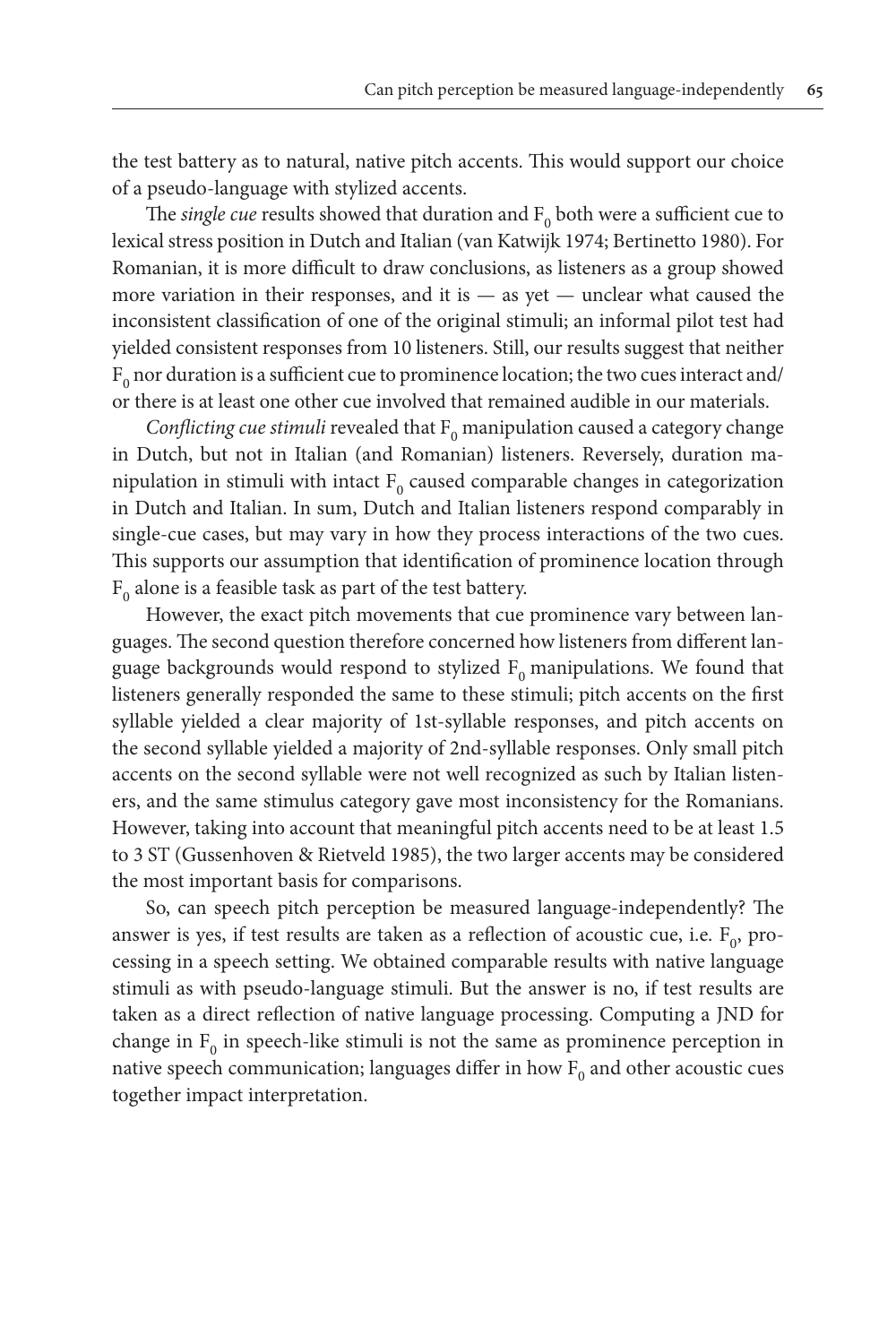## **Acknowledgements**

This work was supported by the EU FP7-SME-222291 Dual Pro. We thank two anonymous reviewers for their helpful suggestions.

# **References**

- Alfano, Iolanda. 2006. "La percezione dell'accento lessicale: un test sull'italiano a confronto con lo spagnolo". *Proceedings 2nd AISV* ed. by Renata Savy and Claudia Crocco, 632–656. Torriana: EDK Editore.
- Avesani, Cinzia, Mario Vayra & Claudio Zmarich. 2007. "On the articulatory bases of prominence in Italian". *Proceedings ICPhS XVI*.981–984.
- Avram, Andrei. 1966. "Durata vocalelor şi perceperea accentului în limba română [= The duration of vowels and the perception of stress in Romanian]". *Studii şi cercetări lingvistice XVIII* 3.263–269.
- Avram, Andrei. 1970. "Sur le rôle de la fréquence dans la perception de l'accent en roumain". *Proceedings ICPhS VI, Prague 1967*.137–139.
- Bertinetto, Pier M. 1980. "The perception of stress by Italian speakers". *Journal of Phonetics* 8.385–395.
- Bertinetto, Pier M. 1981. *Strutture prosodiche dell'italiano. Accento, quantità, sillaba, giuntura, fondamenti metrici.* Florence: Accademia della Crusca.
- Bertinetto, Pier M. & Michele Loporcaro. 2005. "The sound pattern of Standard Italian, as compared with the varieties spoken in Florence, Milan and Rome". *Journal of the International Phonetic Association* 35.131–151.
- Eefting, Wieke. 1991. "The effect of "information value" and "accentuation" on the duration of Dutch words, syllables, and segments". *Journal of the Acoustical Society of America* 89.412–424.
- Farnetani, Edda & Claudio Zmarich. 1997. "Prominence patterns in Italian: An analysis of F0 and duration". *INT-97*.115–118.
- Fry, D. B. 1958. "Experiments in the perception of stress". *Language and Speech* 1.126–152.
- Giurgiu, Mircea. 2008. "Exploring fine phonetic detail for Romanian test-to-speech synthesis". *Acta Technica Napocensis — Electronics and Telecommunications* 49.44–47.
- Gussenhoven, Carlos & Toni Rietveld. 1985. "On the relation between pitch excursion size and pitch prominence". *Journal of Phonetics* 13.299–308.
- Heeren, Willemijn, Martine Coene, Bart Vaerenberg, Andrei A. Avram, Anna Cardinaletti, Luca Del Bo, Alexandru Pascu, Francesca Volpato & Paul J. Govaerts. in press. "Development of the A§E test battery for speech pitch perception assessment in cochlear implant users". *Cochlear Implants International*.
- van Katwijk, Albert. 1974. *Accentuation in Dutch*. Amsterdam/Assen: Van Gorcum.
- Manolescu, Alis, Daniel Olson & Marta Ortega-Llebaria. 2009. "Cues to contrastive focus in Romanian". *Phonetics and phonology. Interactions and interrelations* ed. by Marina Vigário, Sonia Fróta and Maria João Freitas, 71–90. Amsterdam: John Benjamins.
- Moulines, Eric & Francis Charpentier. 1990. "Pitch-synchronous waveform processing techniques for text-to-speech synthesis using diphones". *Speech Communication* 9.453–467.